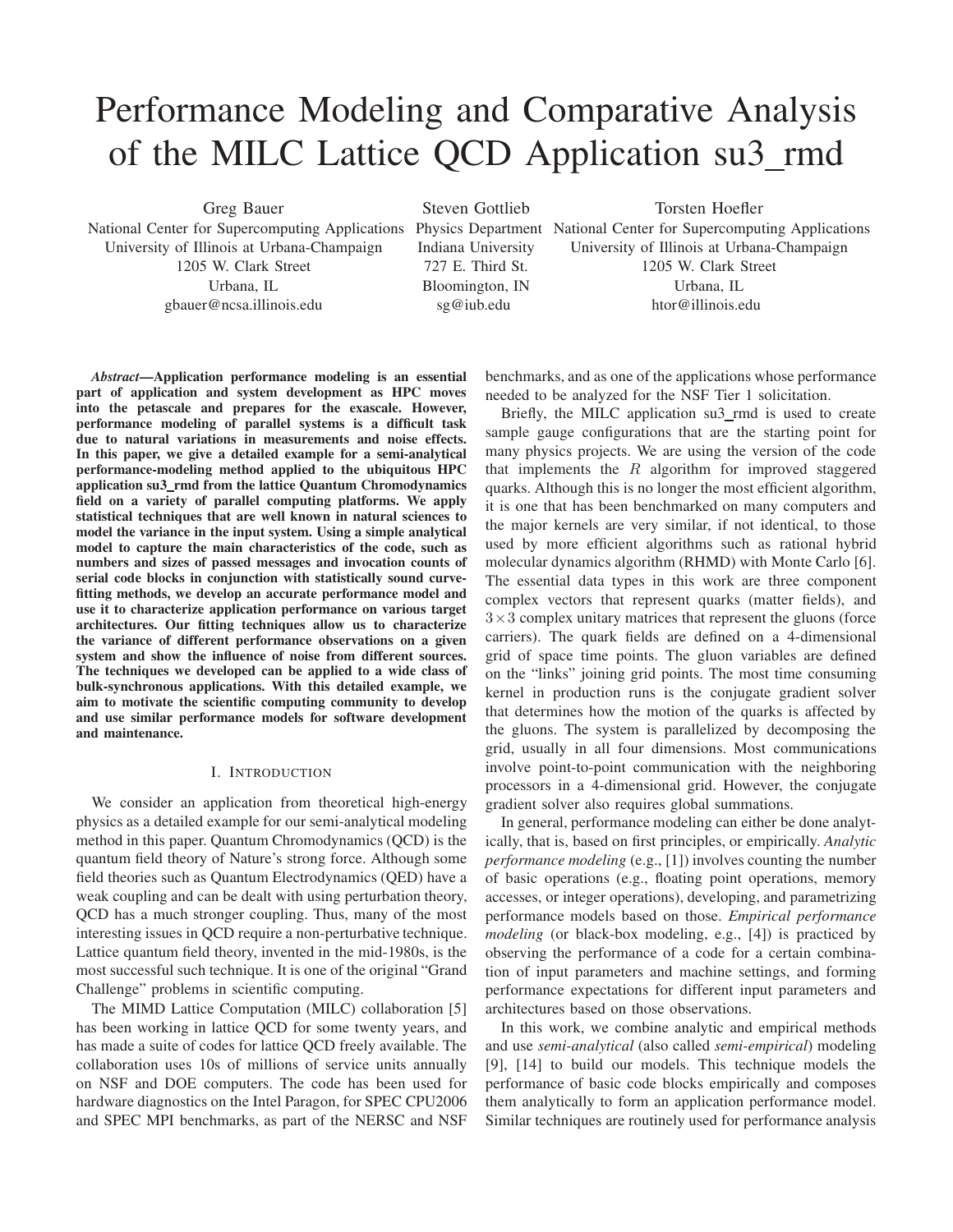of large-scale parallel codes (e.g., [13], [16]). We also discuss how we can vary the levels of analytical and empirical modeling in our technique.

The MILC code has long had flop counts for the major kernels and there are flags that can be set at compile time to print the time and flop rate for each of those kernel calls. These performance numbers are very useful for monitoring running jobs and have frequently been helpful to determine system problems. MILC has also used single node benchmarks of the conjugate gradient (CG) phase and microbenchmark results for point-to-point communication to predict whether it will be possible to overlap message passing with computation in the CG. Several studies analyze and compare the performance of MILC on different architectures [17], [18].

However, we go quite a bit further here. We designed a detailed semi-analytical performance model that reflects the composition of the serial kernels to the overall application, provides detailed message counts, and models performance variations. This model enables us to express the performance of the code on different architectures with a small set of parameters. This concise representation of the overall performance can be used to compute the time to solution on a specific architecture, compare architectures, extrapolate to larger process counts or lattice sizes, and much more [9].

Our work shows that the performance of the MILC su3\_rmd code can be captured mathematically and concisely by rigorous application of semi-analytical performance modeling principles. This enables a simple baseline performance reporting method that can be used to compare practically relevant performance characteristics across various publications and systems. This small number of parameters, which characterizes the su3\_rmd performance on each system, increases the **comparability**, **reproducibility**, and **readability** of microbenchmark results and performance or speedup plots published in scientific papers and technical reports.

Concisely, the contributions of our work are the following: an analytic performance model for MILC su3\_rmd, a description of the semi-analytical modeling methodology that enables simple modeling of bulk-synchronous applications, a discussion of the necessary statistical methods to ensure good model fits in the presence of system noise, and finally a concise, model-based performance comparison of MILC su3 rmd on various architectures.

## II. THE PERFORMANCE MODEL

We use a semi-analytical performance modeling technique and apply the six modeling steps as described in [9]:

- A1 identify input parameters that influence runtime
- **A2** identify application kernels
- **A3** determine communication pattern
- **A4** determine communication/computation overlap
- **E1** determine sequential baseline
- **E2** determine communication parameters

We now discuss in detail how to apply the above steps to the MILC Lattice QCD application su3\_rmd version 7.6.3.

#### *A. Step A1: Identify all Critical Parameters*

Table I lists relevant input parameters and briefly describes their influence on the runtime. Some variables, such as nflavors1 or nflavors2 are fixed by a particular type of calculation and are thus assumed to be part of the algorithm. The best way to gather those parameters is from the documentation or from a domain expert<sup>1</sup>.

In our model, we differentiate between two different types of parameters—*simple* and *complex* parameters. Simple parameters have direct arithmetic relations to the runtime. For example, an input parameter, which defines the number of loop iterations, may have a linear influence on the runtime of an application or kernel. Complex parameters also influence the runtime but their influence cannot be expressed with simple arithmetic expressions. For example, an error bound for a conjugate gradient influences the number of iterations and thus the runtime. However, the actual number of iterations depends upon other input parameters such as the quark masses and beta. It thus is often necessary to rely on *experience* of the application scientists in order to predict complex parameters. In order to handle such parameters in MILC, we introduce a new *meta* parameter—niters that models the number of iterations. The value of niters is based on the experience of domain scientists.

#### *B. Step A2: Identify all Kernels*

Finding the performance-critical application kernels is a key component of semi-analytical modeling. The empirically determined runtimes of those kernels serve as the basis for the composed analytical model. We thus start with a serial performance model for each kernel. We then use this model to compose a full semi-analytical serial performance model and then extend it to a parallel performance model.

*1) Performance Model for each Kernel:* A kernel can either be a function or a code block inside a function. A useful way to identify those blocks is to analyze the call-graph of a representative run (cf. [9]).

Choosing the right level of abstraction for modeling is very important. The modeler needs to decide where to cut subtrees in the call graph, i.e., combine them into a single term and he needs to determine functions to ignore. Our modeling strategy ignores several functions in the callgraph, e.g., trace\_su3. This can only be done after ensuring that those functions do not consume significant time **and** scale asymptotically much slower (with all input parameters) than other modeled functions. This is the first of a number of necessary trade-offs to balance the complexity of the model with its accuracy.

The MILC code has five performance-critical kernels/functions that account for most of the time: (1) load\_longlinks() (**LL**), (2) load\_fatlinks() (**FL**), (3) ks\_congrad() (**CG**), (4) imp\_gauge\_force() (**GF**), and (5) eo\_fermion\_force\_twoterms() (**FF**).

It is well known that today's CPU architectures are too complex to derive performance models of a code from simple

<sup>&</sup>lt;sup>1</sup>One of the authors of this paper, S.G., is a co-author of MILC.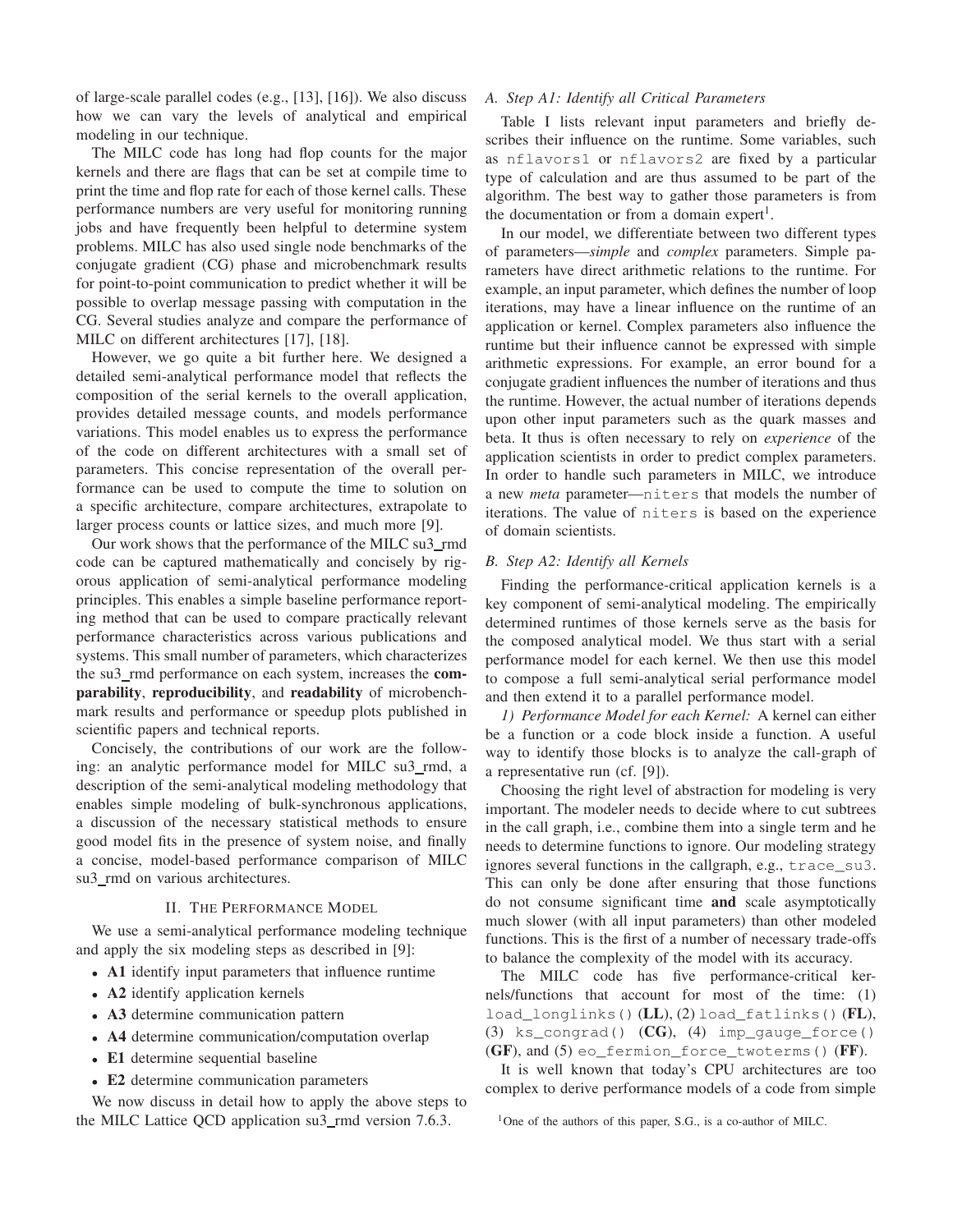| parameter name                           | simple | complex | comment                                                  |
|------------------------------------------|--------|---------|----------------------------------------------------------|
|                                          |        |         | number of PEs (intrinsic parameter)                      |
| nx, ny, nz, nt                           |        |         | size in $x, y, z, t$ dimension                           |
| warms, trajecs                           |        |         | warmup rounds and trajectories (outer loop)              |
| traj_between_meas                        |        |         | measurement "frequency" (called meas for brevity)        |
| steps_per_trajectory                     |        |         | number of "steps" in each trajectory (steps for brevity) |
| beta, mass1, mass2, error_for_propagator |        |         | physics parameters that influence convergence of the CG  |
| max_cg_iterations                        |        |         | limits the conjugate gradient iterations                 |
|                                          |        |         |                                                          |

TABLE I

PERFORMANCE-CRITICAL MILC INPUT PARAMETERS

operation counts. Thus, we use semi-analytic modeling where we establish an asymptotically tight analytic model and derive the constants with curve fitting. The work required to execute each kernel scales linearly with the number of lattice sites. Let  $L_x = \text{nx}$ ,  $L_y = \text{ny}$ ,  $L_z = \text{nz}$ , and  $L_t = \text{nt}$  be the sizes of the dimensions of the lattice on each process and  $V = L_x \cdot L_y \cdot L_z \cdot L_t$  and let  $\mathcal{B} \in \{LL, FL, CG, GF, FF\}$  identify each kernel. Assuming the linear relation, our model for each kernel is a simple function of the form  $T(V) = a + b \cdot V$ where  $a$  is the constant overhead and  $b$  is the cost per lattice site.

However, if the local volume is small, most or all of the data will reside in the CPU cache, and if the local volume is large, much of the data will need to be fetched from memory, slowing the calculation. The parameters  $a$  and  $b$  will thus be different depending on  $V$ . We thus extend our analytical model to consider two levels of memory hierarchy. We also simplify the model by assuming zero constant overhead ( $a = 0$ ). Lattice sites in the first level are computed at a rate of  $b_1$  per site and sites in the second level are computed with the rate  $b_2$ . Our modeled cache can hold  $s(\mathcal{B})$  data elements.

$$
T(\mathcal{B}, V) = b_1(\mathcal{B}) \cdot min\{s(\mathcal{B}), V\} + b_2(\mathcal{B}) \cdot max\{0, V - s(\mathcal{B})\}
$$
 (1)

Most existing CPU architectures have deeper cache hierarchies, however, we found in our study that a single hierarchy is sufficient to model the performance of MILC accurately (see Section III-B).

#### *C. Combined Serial Analytic Performance Model*

We investigated the call graph and source code to determine the number of calls to each kernel as function of the parameters listed in Table I. The analytic model for the total serial computation time is shown in Equation (2):

$$
T_{ser}(V) = (\text{trajecs} + \text{warms}) \cdot \text{steps} \cdot [T(FF, V) + T(GF, V) + (2)
$$

$$
3(T(LL, V) + T(FL, V))] +
$$

$$
\frac{\text{trajecs}}{\text{meas}} \cdot [T(LL, V) + T(FL, V)] + \text{niters} \cdot T(CG, V)
$$

The variable niters represents the total number of conjugate gradient iterations for light and heavy quarks and models the effect of all complex input parameters.

### *D. Step A3: Determine Communication Pattern*

MILC uses point-to-point and collective (allreduce) communication. Collective communication is performed at the end of each conjugate gradient iteration on the whole set of P processes.

*1) Point-to-point Pattern:* Point-to-point communication is used to implement nearest-neighbor halo exchange which depends on the domain decomposition scheme. The 4 dimensional domain can be decomposed in multiple different ways. MILC's 4-d balanced domain decomposition scheme results in a logical 4-d process grid of  $P = p_x \cdot p_y \cdot p_z \cdot p_t$ processes where  $p_x$  divides nx. In the parallel case, we assume  $L_x = \frac{nx}{p_x}$  (similarly for the y, z, and t dimensions).

In the following analysis, we assume for simplicity that the domain is equally decomposed in all four dimensions and  $L_x = L_y = L_z = L_t$ . Recent work by He [8] et al. presents a study of the influence of the processor grid and sub-volume layout on the communication performance.

The application uses periodic or anti-periodic boundary conditions in each direction so all processes have exactly eight neighbors. Point-to-point messages are sent along the 4-d lattice and are triggered in so-called gather calls. Each gather call communicates in one direction and uses blocking communication, however, the conjugate gradient phase enables computation/communication overlap with nonblocking communication. The number of messages (gathers)  $n(\mathcal{B})$  is specific to each kernel  $\beta$ . The following table shows the message counts for the case where all dimensions are cut:

|               | $n(\mathcal{B})$                                                                            |                 |           |                 |  |
|---------------|---------------------------------------------------------------------------------------------|-----------------|-----------|-----------------|--|
| FF            | $(\texttt{trajecs} + \texttt{warms}) \cdot \texttt{steps} \cdot 1616$                       |                 |           |                 |  |
| GF            | $(\texttt{trajecs} + \texttt{warms}) \cdot \texttt{steps} \cdot 828$                        |                 |           |                 |  |
| LL            | $(3 \cdot \text{steps} \cdot (\text{trajecs} + \text{warms}) +$                             | trajecs<br>meas | $\cdot$ 8 |                 |  |
| FL            | trajecs<br>0.288<br>$(3 \cdot \text{steps} \cdot (\text{trajecs} + \text{warms}) +$<br>meas |                 |           |                 |  |
| <sub>CG</sub> | $16 \cdot n$ iters + 16   2steps $\cdot$ (trajecs + warms) + 2                              |                 |           | trajecs<br>meas |  |

 $FF, GF, LL$ , and  $FL$  perform a fixed number of gathers per invocation. Each CG iteration performs one gather for each of the eight directions of all even (and all odd) sites in a halo-zone of size three. In addition, at the first invocation, it needs one additional gather for each direction of all even (and odd) sites in a halo zone of size one. Each CG invocation sends 16 messages communicating the su3 vectors one level deep and 16 messages communicating them three levels deep. CG is invoked twice every step (light and heavy quarks) and twice every measurement (which we neglect for simplicity). The measurements phase occurs after every trajectory and is when specific scalar quantities are computed.

*a) Point-to-point Sizes:* The code uses two major types of point to point operations. The first type is used in  $FF$ ,  $GF, LL$ , and  $FL$  and communicates su3 matrices with 3x3 complex values (18 floating point values) and a 1-element wide halo zone. Thus, a halo zone of one element needs to be communicated at the domain boundaries. As before,  $L_x$ ,  $L_y$ ,  $L_z$ , and  $L_t$  represent the lattice dimensions per process,  $A_x$ represents the message size sent along dimension  $x$  for the  $FF, GF, LL$ , and  $FL$  blocks, and  $f$  is the size of a single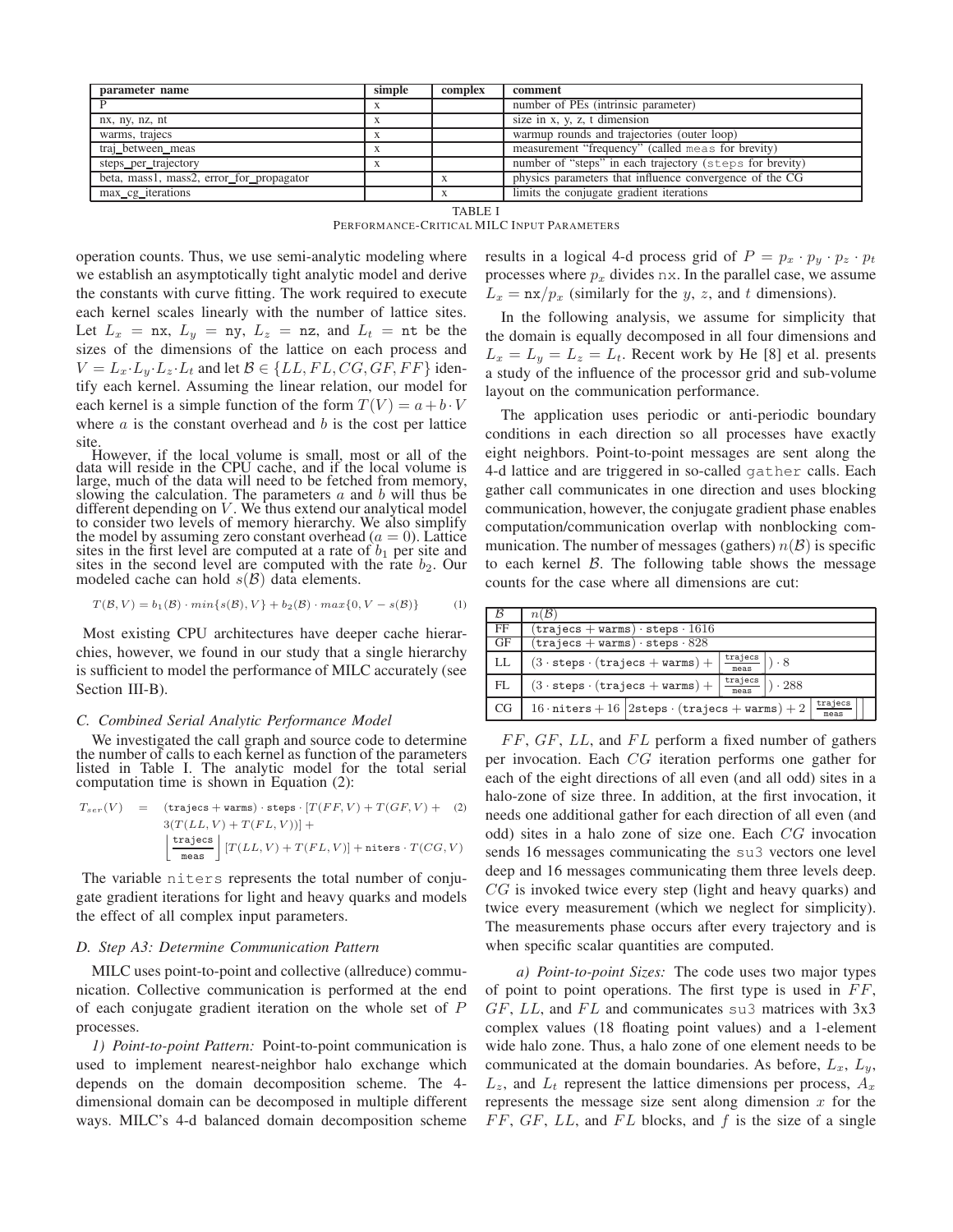floating point value:

 $A_x = 18 \cdot f \cdot L_y \cdot L_z \cdot L_t$ <br>  $A_z = 18 \cdot f \cdot L_x \cdot L_y \cdot L_t$ <br>  $A_t = 18 \cdot f \cdot L_x \cdot L_y \cdot L_z.$  $A_t = 18 \cdot f \cdot L_x \cdot L_y \cdot L_z.$ 

Like before, we assume  $L_x = L_y = L_z = L_t$  and  $V =$  $L_x \cdot L_y \cdot L_z \cdot L_t$ , we get  $A(V) = 18 \cdot f \cdot \sqrt[4]{V^3}$ .

The CG kernel is more complex. It communicates su3 vectors with 3-element complex valued vectors (six floating point values) for each even (or odd) lattice site in a 3-element wide halo zone in each iteration. This means the message size is  $B(V) = \frac{18}{2} \cdot f \cdot \sqrt[4]{V^3} = \frac{A(V)}{2}$  $\frac{V}{2}$ . Each *CG* invocation sends messages communicating the su3 vectors with a halo-zone of size one (message size  $B/3$ ) and messages with a halo zone of size three (message size  $B$ ). For the case being modeled the CG kernel is invoked twice every step (once each for light and heavy quarks) and two times every measurement. We will write A (or B) instead of  $A(V)$  (or  $B(V)$ ) for brevity.

*b) The full Analytic Point-to-point Model:* We model the time to transmit a message of size x with  $m(x)$ . The full communication model for point-to-point operations using the message counts and the messages sizes  $A$ ,  $A/2$ , and  $A/6$  for the corresponding phases is shown in Equation (3):

$$
T_{p2p} = m(A) \cdot \left[ 3332(\text{trajecs} + \text{warms}) \cdot \text{steps} + 296 \left\lfloor \frac{\text{trajecs}}{\text{meas}} \right\rfloor \right] +
$$
  

$$
16m\left(\frac{A}{2}\right) \cdot \text{niters} + 16m\left(\frac{A}{6}\right) \cdot \tag{3}
$$
  

$$
\left[ 2\text{steps} \cdot (\text{trajecs} + \text{warms}) + 2 \cdot \left\lfloor \frac{\text{trajecs}}{\text{meas}} \right\rfloor \right]
$$

*2) Collective Communication:* Only the CG kernel requires an allreduce of two floating point numbers during each iteration. An additional allreduce call is needed for initialization at each first call for heavy or light quarks (once per step and twice for each measurement). Thus, the total number of allreduce calls is:

$$
n_{red} = \text{niters} + 2.
$$
\n(4)\n
$$
\left[ \text{steps} \cdot (\text{trajecs} + \text{warms}) + 2 \cdot \left\lfloor \frac{\text{trajecs}}{\text{meas}} \right\rfloor \right]
$$

We model a small-message allreduce with the typical logarithmic implementation  $T_{red}(P) = c + d \log(P)$ . Where c is the startup overhead and  $d$  is the time per tree-level. The total collective communication time is simply  $T_{coll}(P)$  =  $n_{red} \cdot T_{red}(P)$ .

## *E. Combined Parallel Analytic Performance Model*

In this simplified model, we do not consider the computation/communication overlap in the CG phase explicitly. Thus, Step A4 is omitted here. The total runtime of the application can be expressed as:

$$
T_{par}(V, P) = T_{ser}(V) + T_{p2p}(V) + T_{coll}(P) \tag{5}
$$

This analytic model has several open parameters, such as  $b_1$ ,  $b_2$ ,  $s(\mathcal{B})$  for each of the five kernels,  $m(x)$  for the message transmission and  $c$  and  $d$  for the allreduce communication. Without an explicit term for shared resource contention the parameters should be obtained in a manner in which the effect

of such resource sharing is in the measured data. In practice the application code is run across a single node or across a few nodes and the compute times are obtained from timed regions. We now show how to parametrize this model for a specific parallel computer.

## III. PARAMETRIZING THE PERFORMANCE MODEL

Our first test system is a 120 node POWER5+ cluster. Each node had 16 1.9 GHz cores running AIX6 and all nodes were connected using an IBM Federation interconnect. The POWER5+ processor has a 32 KB L1 data cache, a 1.9 MB L2 cache and a shared 36 MB L3 cache (victim of L2).

To find the parameters, we generally have two different methods: *analytical*, where we derive the parameters from system parameters such as bandwidth or latency, and *empirical* where we measure different executions and fit the parameters to the analytical model.

Analytical modeling of single-core performance is infeasible as discussed in Section III-B. Thus, we measured the execution time on the target architecture of all kernels with multiple different lattice sizes  $(V)$  in order to get  $b_1$ ,  $b_2$ , and s by fitting to Equation (1) as discussed in the following section. We remark here that the relative size of  $L_x$ ,  $L_y$ ,  $L_z$ , and  $L_t$  has only negligible impact on serial performance. Another, more time-consuming possibility to determine those parameters would be to run the kernels on a simulator.

The parameters  $m(x)$ , c, and d can either be collected with microbenchmarks in combination with analytic network models (e.g., LogGP [2], [10]) or empirically by fitting observed communication performance. We show in detail how a network model can be used in the following POWER5+ example. For the other systems we use the simpler fitting method.

## *A. Statistical Considerations for Fitting Parameters*

While parametrization with empirical methods seems simpler than fully analytical modeling, we point out that great care is needed to guarantee validity of the results. Any measurement of properties of a complex physical system has variations and inaccuracies. It is very important to understand those variations to characterize them in the model. In the following, we describe how to use well-known statistical methods to determine the number of necessary measurements and to provide a the parametrized model that includes a measure of the variation in the measurements.

All parameter fits were generated using a standard nonlinear least-squares method with equal weighting<sup>2</sup>. Great effort was given to keeping the number of parameters to a minimum and to use fitting functions motivated from analytic models or physical reasoning. Fitting to a general function (such as a polynomial of an arbitrary degree) was not done as it does not necessarily provide any physical insight to the behavior being modeled.

We report the relative residual of the fit as the average of all relative residuals for all measurement values. The error

<sup>2</sup>We used the nls method of the R statistics package version 2.11.1.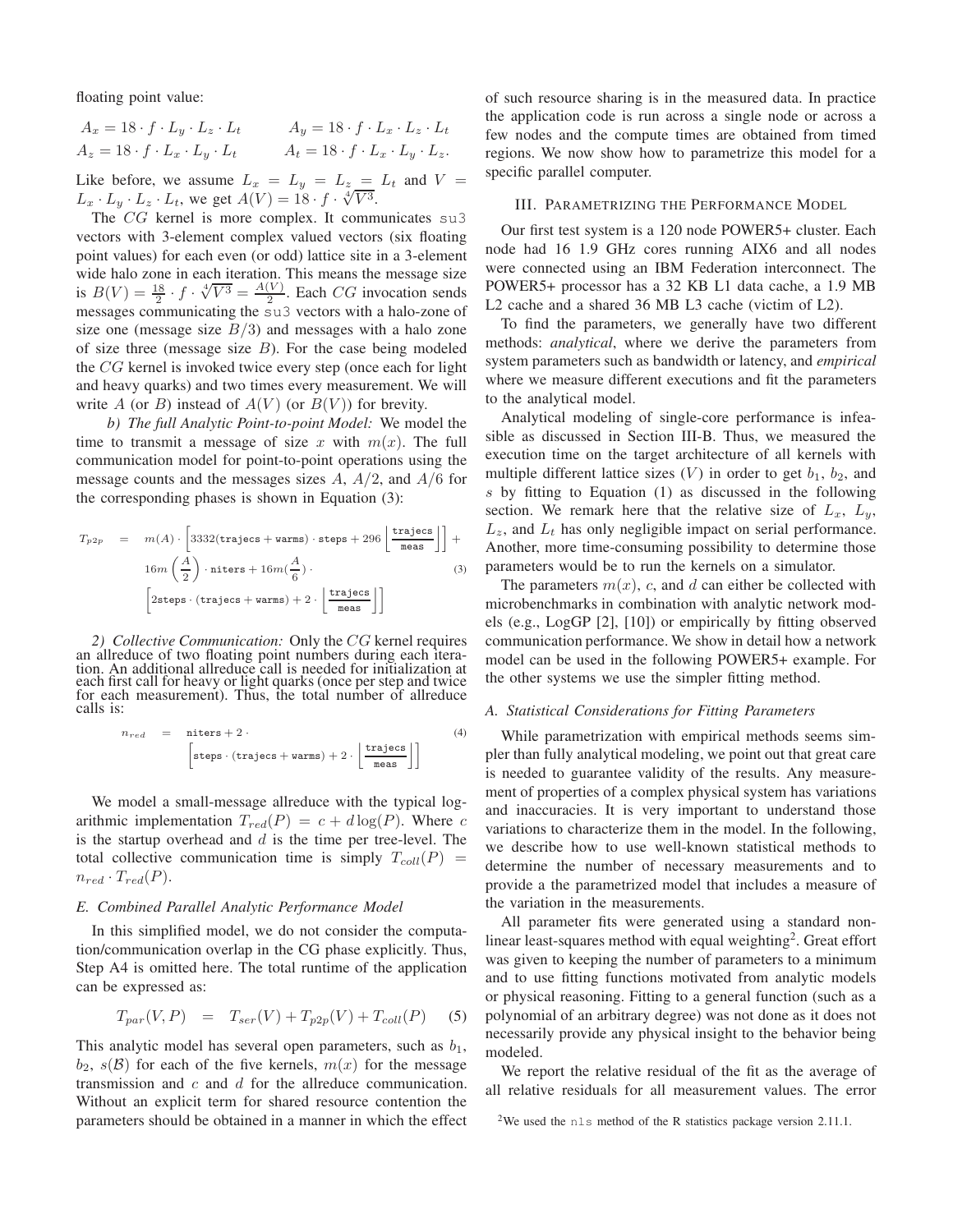of the fit is in practice small and is not described by the relative residual. The measured values reflect *natural* runtime variations on the systems that can be viewed as perturbative processes that move the performance of an application away from the optimal. In practice, it is the time for inter-node communication that exhibits this variation due to traffic on the fabric from other jobs.

#### *B. The Parametrized Kernels*

The following table provides the parameters for each critical block B. It is important to notice that each block has different parameters which indicates that the working set and the time per site are different for the modeled operations. As discussed above, the CG phase is dominated by complex valued matrixvector multiplication while the other phases do primarily complex valued matrix-matrix multiplication. To model the impact of shared resources the kernel data is obtained from runs using a full node or multiple nodes such that  $T_{ser}$  is affected by shared CPU and memory resources. The variation in all measurements and the fitted models have been well below 1%.

| ß  | $(\mathcal{B})$   $\mu$ s <br>b1 | $b_2(\mathcal{B}) \mu s $ | s (B |
|----|----------------------------------|---------------------------|------|
| FF | 255                              | 326                       | 2500 |
| GF | 88                               | 157                       | 1900 |
| LL | 1.3                              | 2.2                       | 2500 |
| FL | 30                               | 56                        | 2000 |
| CG | 0.425                            | 0.483                     | 1200 |

Figure 1 shows representative serial performance models for the GF phase (red line) and the actual benchmark results as boxplots (green boxes). We sampled multiple thousands of iterations and the measurement variation was very low for the serial performance measurements.

## *C. Communication Performance*

We used the LogGP benchmark in Netgauge to determine the parameters for the intra- and internode communication performance. The LogGP model [2] is a model from the family of LogP [7] network models. It comprises the four parameters: L (maximum latency between two endpoints in the network), o (overhead per sent message), g (gap, i.e., time between consecutive messages), G (transmission time per byte), and P (number of processes).

The LogGP parameters can be benchmarked with a set of point-to-point measurements and parameters fits [10]. The following table lists the acquired parameter values:

| link  | range [byte]        | $\mu$ s! | $ \mu s $ | $\mu$ s<br>g | G [ $\mu$ s/b] |
|-------|---------------------|----------|-----------|--------------|----------------|
| intra | $\leq S \leq 32768$ |          | 3.5       | 3.0          | 0.00068        |
| intra | >32768              |          | 33.5      | 3.0          | 0.00045        |
| inter | < 32768             | 5.8      | 14        | 3.3          | 0.0013         |
| inter | 32768               | 5.8      | 40        | 3.3          |                |

We also benchmarked the allreduce performance for different P and fitted our model function  $T_{red}(P)$  to  $c = 0$  and  $d = 3.65 \mu s$ .

*1) Modeling Endpoint Network Congestion:* Intra-node communication uses shared memory to exchange messages. Since two cores share one memory controller, we assume a congestion of two for this communication. The intra-node communication time for messages of size x is thus (for  $o > g$ ):

$$
m_{intra}(x) = L_{intra} + 2o_{intra} + (x - 1) \cdot 2G_{intra}.
$$

Each node has 2 network cards and 16 processes are utilizing them. Thus, we assume a congestion of eight for internode communication. We assume that the global Clos network is congestion-free for the sparse communication pattern that MILC uses. The inter-node communication time is thus:

$$
m_{inter}(x) = L_{inter} + 2o_{inter} + (x - 1) \cdot 8G_{inter}.
$$

*2) Communication Parameters:* The 16 cores of a POWER5+ node are provided by 8 dual-core modules (DCM). The grid cells are packed optimally in 4x4 blocks to the available nodes. Thus, for  $P \ge 256$  (a  $2^4$  grid of nodes), each node has neighbors in all four dimensions. In this configuration, exactly half of the communication volume is intra-node and half is inter-node. In addition, inter-node communication (DMA operations) and intra-node communication (memory copies) can overlap most of the communication time. Thus, we approximate a mixed mode communication model for  $P > 256$  with

$$
m(x) = \max \left\{ m_{inter}\left(\frac{x}{2}\right), m_{intra}\left(\frac{x}{2}\right) \right\} = m_{inter}\left(\frac{x}{2}\right).
$$

The inter- and intra-node communications happen in parallel as shown in the above equation, and thus the effective bandwidth for messages larger than 32 kiB is  $\frac{2}{0.0011\mu s/B \cdot 8}$  $MB/s \approx 227$  MiB/s.

We will now combine computation and communication into a full parallel performance model.

### *D. The Parallel Performance Model*

Substituting  $b_1$ ,  $b_2$ , s,  $m(x)$ , and c, d in the parallel model in Equation (5) results in the final parallel model. The model function and actual measurements are shown in Figure 1(b). The figure also includes the serial performance model to visualize the relative cost of computation and communication.

*1) Comparing to a Semi-Analytic Network Model:* In the previous sections we showed an analytic communication model on the POWER5+ system and have been able to mostly ignore the network congestion due to the full-bisection fat-tree. At this point, we want to remind the reader that the LogGP model does not account for network congestion. The (relatively low) effect of congestion on our POWER5+ system leads to only slightly underestimated runtimes for large process counts in Figure 1(b). We now compare the fully analytic network model with an semi-analytical model that we construct with curve fitting. For this, we will use a simplified network model that only considers the effective latency (cf. L) and the effective bandwidth (cf. 1/G) and sets all other parameters zero (cf. o=g=0). The models in Section III enable us to determine the effective bandwidth  $bw$  and latency  $lat$ for each application run (with varying lattice sizes) such that  $m(x) = lat + \frac{x}{bw}$ . Since the latency is known to be 5.8 $\mu s$ , we fixed the latency parameter in the fitting. The following table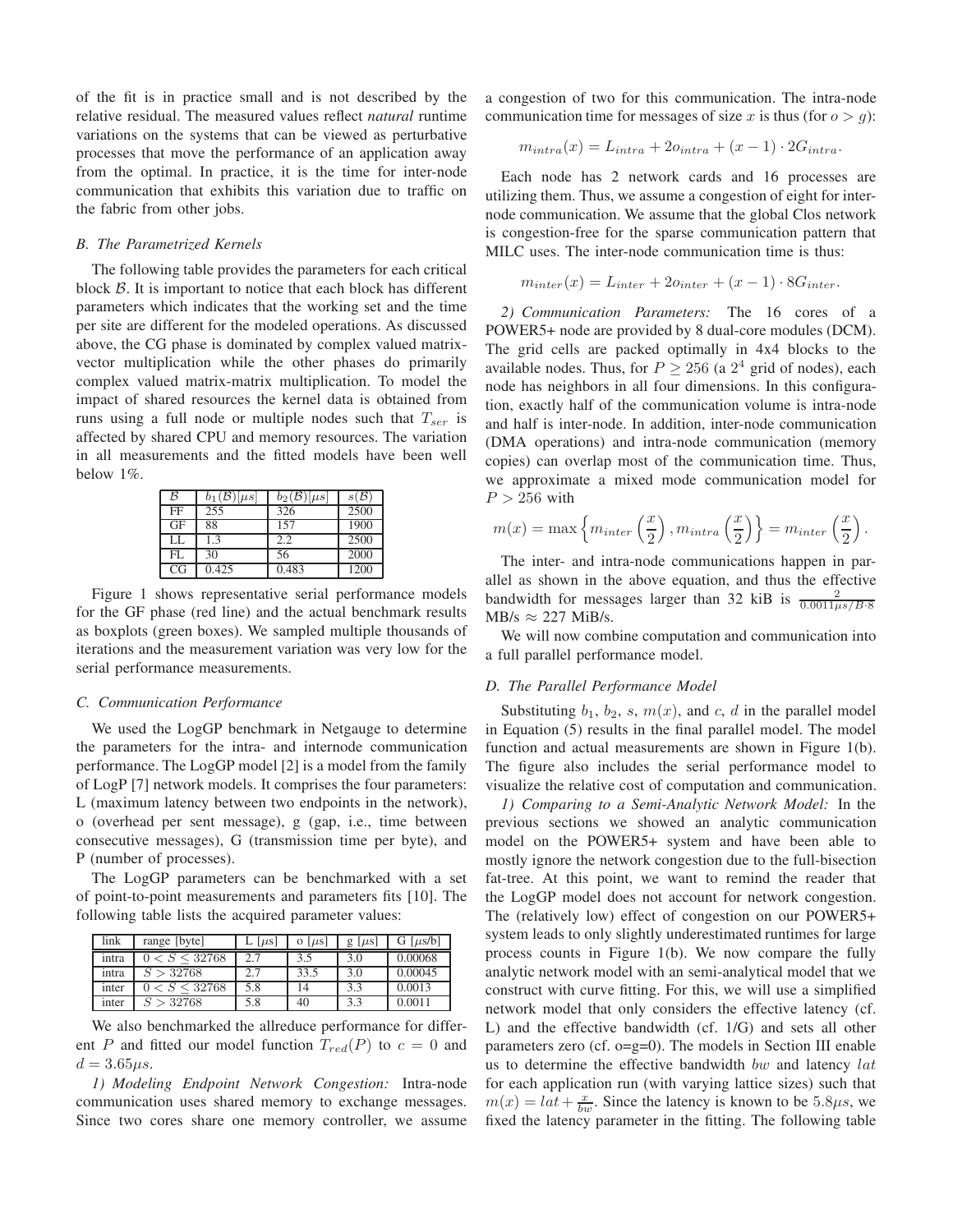

(a) Serial GF Model Performance Data and Model (b) Complete Parallel Performance Model (c) Communication Performance Data and Models Fig. 1. Figures (a) and (c) show performance models and the measured performance as box-plots for the GF phase and the overall communication. Figure (b) shows the overall analytic parallel performance model for POWER5+ which shows the effects of network congestion for large lattice volumes. Figure (c) compares the data to models based on average data or selecting best data.

provides the communication parameters for the 256 and 1024 process cases for the GF phase (all other phases were similar).

| D    | lat<br>$ _{LIS} $ | MiB/s<br>bw | variation<br>bw |
|------|-------------------|-------------|-----------------|
|      | 5.8               | 250         | 5.6%            |
| 1024 | 5.8               | 209         | 5.0%            |

We conclude that the 256 process case is limited by the aggregate bandwidth ( $\approx 227$  MiB/s, see Section III-C2). The effective bandwidth is slightly higher due to communicationinduced on-node process skew. At 1024 processes we observe a reduced bandwidth due to network congestion in the fat-tree. The variation in our model is a good indicator for the variance between different measurements.

#### IV. PERFORMANCE ON VARIOUS ARCHITECTURES

In the following, we demonstrate how the developed performance model can be used to concisely compare the performance of MILC on various architectures. We will present parameters for the semi-analytical serial computation model and the parallel communication model. We will consider multiple architectures with a low bisection bandwidth (lowdimensional Torus topologies) and will thus use empirical methods to fit the data to the communication models presented in Section III.

The effects of varying process counts (contention, interference) are hard to capture analytically because a model would need to consider the application communication topology, the network topology and routing, and the process-to-node mapping. Thus, we provide separate model parameters for each process count P. Finding semi-analytical models with P as open parameter is an interesting topic for future work.

We observed a huge variation in measured network performance among iterations (and identical runs) on some of the investigated production systems (e.g., Cray) while others (e.g., POWER5+ and BG/P) showed very little variation. We attribute this variation to interference with other applications (cf. *network noise* in [12]). However, using the statistical methods explained in Section III-A, we are able to provide the relative variance for each of the parameters in brackets.

We also use our performance models to demonstrate the performance loss due to network congestion and variation. We derive three parametrized models for each process count: (1) an *ideal* network model that assumes an idealized fullbisection bandwidth network where the communication is only limited by the injection parameters (cf. the LogGP model), (2) the best observed performance without application interference, i.e., a *noiseless* network, and (3) the mean (*expected*) performance for the executed runs.

The performance on an ideal network can easily be constructed with analytical modeling of the serial base-case and LogGP parameters as discussed in Section III-C. We provide latency numbers and theoretical per-core bandwidth numbers for all investigated architectures. In order to parametrize the noiseless model, we run a long series of experiments and model the iteration with the lowest observed congestion (i.e., the highest performance). The expected network performance model is derived from all observed measurements (across multiple iterations and runs) with statistical methods (cf. Section III-A).

All reported numbers in this section were run without special tuning and with default parameters on the architectures. We used existing MILC optimizations (e.g., fast compiler flags, SSE optimizations on x86, and derived datatypes) to provide *best effort* performance numbers. However, the focus of this work is on modeling the observed performance on the given systems not on finding the combination of flags and code variations that give the best performance.

#### *A. Performance on BlueGene/P*

We measured the performance of the different phases on Surveyor at Argonne National Laboratory. Each compute node contains a quad-core 850MHz PowerPC 450 processor and all jobs were run using all cores (VN mode). The L1 and L2 caches are 32 KB and a 2 KB prefetch buffer, respectively. There is a shared 8 MB L3 cache. The performance measurements of the serial kernels had a very low variation (less than 0.3%), leading to the following serial model parameters:

| $\mathcal{B}$ | $b_1(\mathcal{B})[\mu s]$ | $b_2(\mathcal{B})[\mu s]$ | $s(\mathcal{B})$ |
|---------------|---------------------------|---------------------------|------------------|
| FF            | 1410 (0.02%)              | 1479 (0.05%)              | 1500             |
| <b>GF</b>     | 483 $(0.09\%)$            | 567 (0.20%)               | 2000             |
| LL.           | $8.33(0.10\%)$            | $9.4(0.20\%)$             | 2500             |
| FL.           | $178(0.04\%)$             | $200(0.05\%)$             | 2500             |
| CG            | $3.04(0.06\%)$            | $3.05(0.20\%)$            | 4000             |

The percentages in brackets represent the variance of the measurements compare to the fit. Like on the POWER5+ system, we did not observe significant network noise, thus, the effective noiseless and expected network performance is: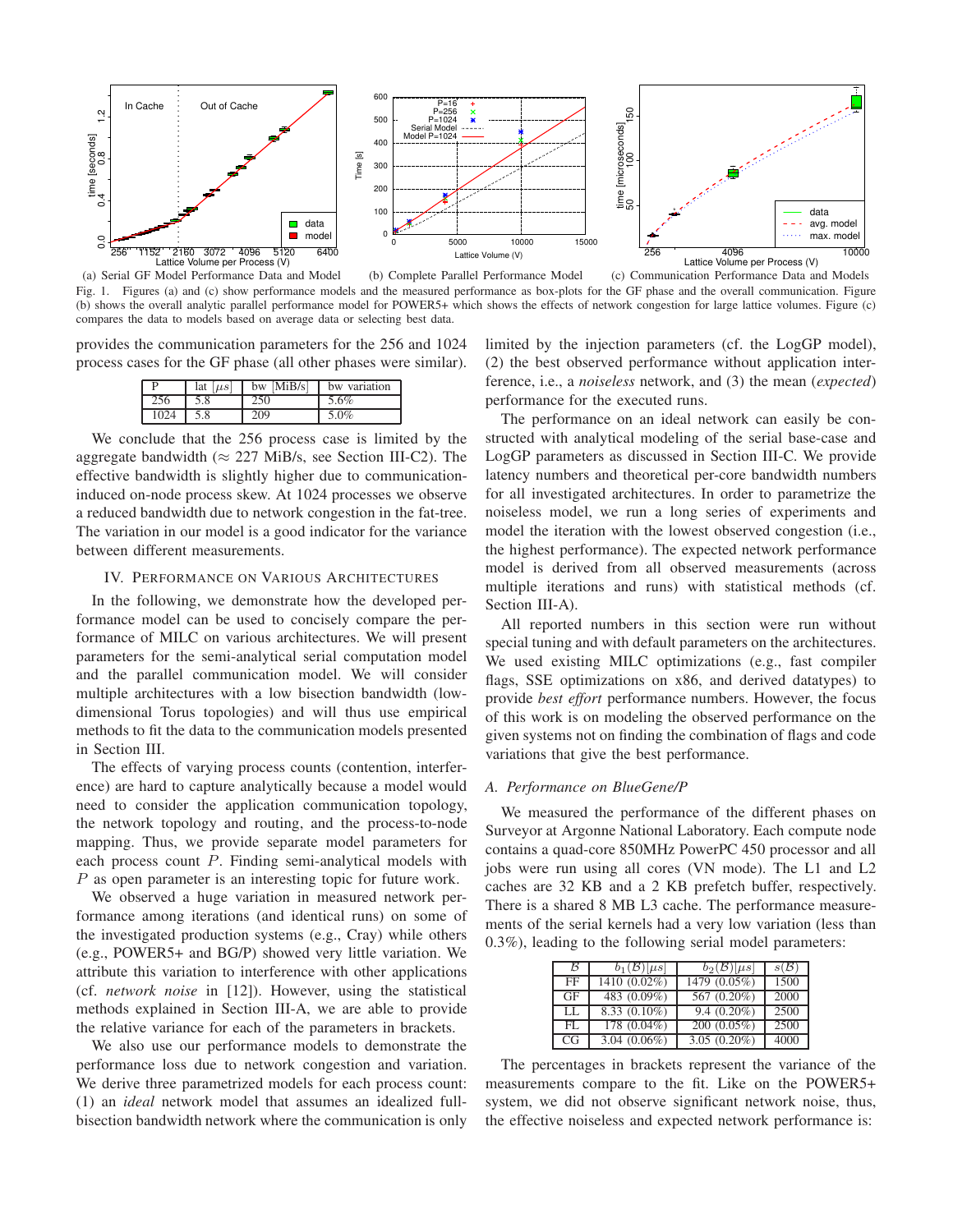|      | lat $ \mu s $ | [MiB/s]<br>$bw_{mean}$ | [MiB/s]<br>$bw_{max}$ |
|------|---------------|------------------------|-----------------------|
| 64   | 19.2 (3.1%)   | 303 $(0.9\%)$          | 304                   |
| 2048 | 16.4 (1.1%)   | $205(0.1\%)$           | 206                   |
| 4096 | $16.1(2.0\%)$ | 118 (0.2%)             | 119                   |

The latency and bandwidth values are reported as observed by the application. This means that the effective latency is higher than the observed nearest-neighbor latency ( $\approx 9.8 \mu s$ ) because it includes multiple hops in the torus network and congestion effects (depending on the process-to-core mapping). Similarly, the effective bandwidth is, due to network contention, lower than the nearest neighbor bandwidth per core, which is  $\left(\approx \frac{375 \text{ MiB/s} \cdot 6 \text{ directions}}{4 \text{ cores}} \approx 562 \text{ MiB/s}\right)$ .

#### *B. Performance on Cray XT5*

Kraken is a Cray XT5 installed at the National Institute for Computational Sciences. Each compute node contains two 6 core AMD Istanbul 2.6 GHz processors. The L1 and L2 caches are 128 KB and 512 KB, respectively. There is a shared 6 MB L3 cache on each processor. The nodes are networked via the Cray SeaStar2+ chips connected in a  $25 \times 16 \times 24$  3D Torus.

| $\mathcal{B}$ | $b_1(\mathcal{B})[\mu s]$ | $b_2(\mathcal{B}) \mu s $ | $s(\mathcal{B})$ |
|---------------|---------------------------|---------------------------|------------------|
| FF            | 195 (0.4%)                | $610(0.2\%)$              | 1000             |
| GF            | 74 (0.4%)                 | 387 (0.3%)                | 1500             |
| LL.           | 1.96 (1.5%)               | $7.9(0.2\%)$              | 1500             |
| FL.           | $23(0.2\%)$               | 131 $(0.2\%)$             | 1500             |
| CG            | 0.66(4.7%)                | $1.37(0.7\%)$             | 1000             |

The effective network performance is:

|      | lat<br>$ _{\mathcal{L}S} $ | MiB/s<br>$bw_{mean}$ | MiB/s<br>$bw_{max}$ |
|------|----------------------------|----------------------|---------------------|
| 1024 | $10\%$                     | 167 (7%)             |                     |
| 2048 | $(5\%$<br>10.3             | $3.8\%$              | 264                 |

We measured a nearest-neighbor latency of 8.4  $\mu$ s and a bandwidth of 1.88 GiB/s. The theoretical maximum injection bandwidth per core is  $\approx \frac{3.2 \text{ GiB/s}}{12 \text{ cores}} \approx 266 \text{ MiB/s}$  while the network bandwidth in the Torus is much higher [15]. The effective allreduce parameters (cf. Section III-C) are  $a = 238\mu s$  and  $b = 51 \mu s$ . The low performance of allreduce may be due to communication imbalance in the system because the allreduce time, as observed by the application, includes synchronization overheads.

## *C. Performance on Cray XE6*

We measured the performance of the different phases on the Hopper supercomputer. Hopper is a Cray XE6 installed at the National Energy Research Scientific Computing Center (NERSC). Each compute node contains two 12-core AMD 6172 (MagnyCours) 2.1 GHz processors. The L1 and L2 caches are 128 KB and 512 KB, respectively. There are two 6 MB L3 caches per processor. Each cache is shared among six cores. The nodes of Hopper are connected by the Cray Gemini Network and connected in a  $17 \times 8 \times 24$  3D Torus.

| $\mathcal{B}$ | $b_1(\mathcal{B}) \mu s $ | $b_2(\mathcal{B}) \mu s $ | $s(\mathcal{B})$ |
|---------------|---------------------------|---------------------------|------------------|
| FF            | $232(0.5\%)$              | 483 $(0.3\%)$             | 1000             |
| GF            | $81(0.4\%)$               | $261(0.4\%)$              | 1500             |
| LL            | $1.56(0.2\%)$             | 4.8 $(0.1\%)$             | 1500             |
| FL.           | $27(0.5\%)$               | $90.7(0.4\%)$             | 1500             |
| CG            | $0.57(0.7\%)$             | $1.07(0.2\%)$             | 600              |

The effective network performance is:

| Р    | lat $ \mu s $  | [MiB/s]<br>$bw_{mean}$ | MiB/s<br>$bw_{max}$ |
|------|----------------|------------------------|---------------------|
| 1024 | 13.8 (7.0%)    | 595 (2.0%)             | 718                 |
| 2048 | $6.6(7.2\%)$   | 459 (0.8%)             | 486                 |
| 8192 | 41.5 $(4.8\%)$ | $(1.7\%)$<br>232       |                     |

We measured a latency of 2.08  $\mu s$  and a bandwidth of 2.5 GiB/s for the slowest link between two neighboring nodes (not sharing the same Gemini). The theoretical available injection bandwidth per core is  $\approx \frac{7 \text{ GiB/s}}{24 \text{ cores}} \approx 292 \text{ MiB/s}$ . See Alverson, Roweth, and Kaplan [3] for details on the Cray Gemini interconnect. The observed bandwidth for small P is higher than the per-core bandwidth because parts of the communication are done through shared memory in the large SMPs (cf. Section III-C2). The effective allreduce parameters (cf. Section III-C) are  $a = 21.5 \mu s$  and  $b = 8.5 \mu s$ .

## *D. Performance on an InfiniBand Cluster*

The ds1 cluster at Fermilab was designed for lattice QCD applications. Each node contains four 8-core 2.0 GHz AMD Opteron 6128 processors. The L1 and L2 caches are 128 KB and 512 KB, respectively. There is a shared 12 MB L3 cache. The nodes are connected via a QDR InfiniBand network. The leaf switches have 36 ports and there is a 3:1 oversubscription between the leaves and the spine switch.

| $\mathcal{B}$ | $b_1(\mathcal{B})[\mu s]$   | $b_2(\mathcal{B}) \mu s $ | $s(\mathcal{B})$ |
|---------------|-----------------------------|---------------------------|------------------|
| FF            | $247(0.3\%)$                | 435 $(0.1\%)$             | 2000             |
| <b>GF</b>     | $83(0.2\%)$                 | $225(0.2\%)$              | 2000             |
| LL.           | $1.6(0.8\%)$                | $\overline{4.3(0.6\%)}$   | 2000             |
| $_{\rm{FI}}$  | $27(0.2\%)$                 | $79(0.2\%)$               | 2000             |
| CG            | $\overline{0.71}$ $(2.1\%)$ | $0.97(0.6\%)$             | 1000             |

The effective network performance is:

|      | lat<br>$ _{LLS} $ | [MiB/s]<br>$bw_{mean}$ | MiB/s<br>$bw_{max}$ |
|------|-------------------|------------------------|---------------------|
| 1024 | $(10\%)$<br>26.7  | 269 (2.7%)             |                     |
| 2048 | 33.6 (16%)        | 164 (3.0%)             | 209                 |

We measured a latency of 1.5  $\mu s$  and a bandwidth of 2.46 GiB/s. The theoretical available injection bandwidth per core is thus  $\approx$  77 MiB/s. Again, parts of the communications are done through shared memory, leading to the high effective bandwidth. The network performance on InfiniBand showed a high variation between runs and iterations and our statistical model captures the variation in the latency and bandwidth parameters.

#### V. SUMMARY AND DISCUSSION

In this work, we presented a semi-analytical model for the MILC su3\_rmd code. We showed how performance of a full application can be combined from the serial performance of application kernels and communication overhead by combining analytic methods (counting message numbers, sizes, and kernel invocations based on the code) and empirical methods (parameter fitting actual performance to serial and parallel performance models).

We show that the performance of MILC su3\_rmd can be expressed with a small set of parameters that enable prediction of execution times, observation of performance bottlenecks, and effective comparison of architectures (also across different publications). We show that our model can be applied to multiple different architectures with relatively low error rates.